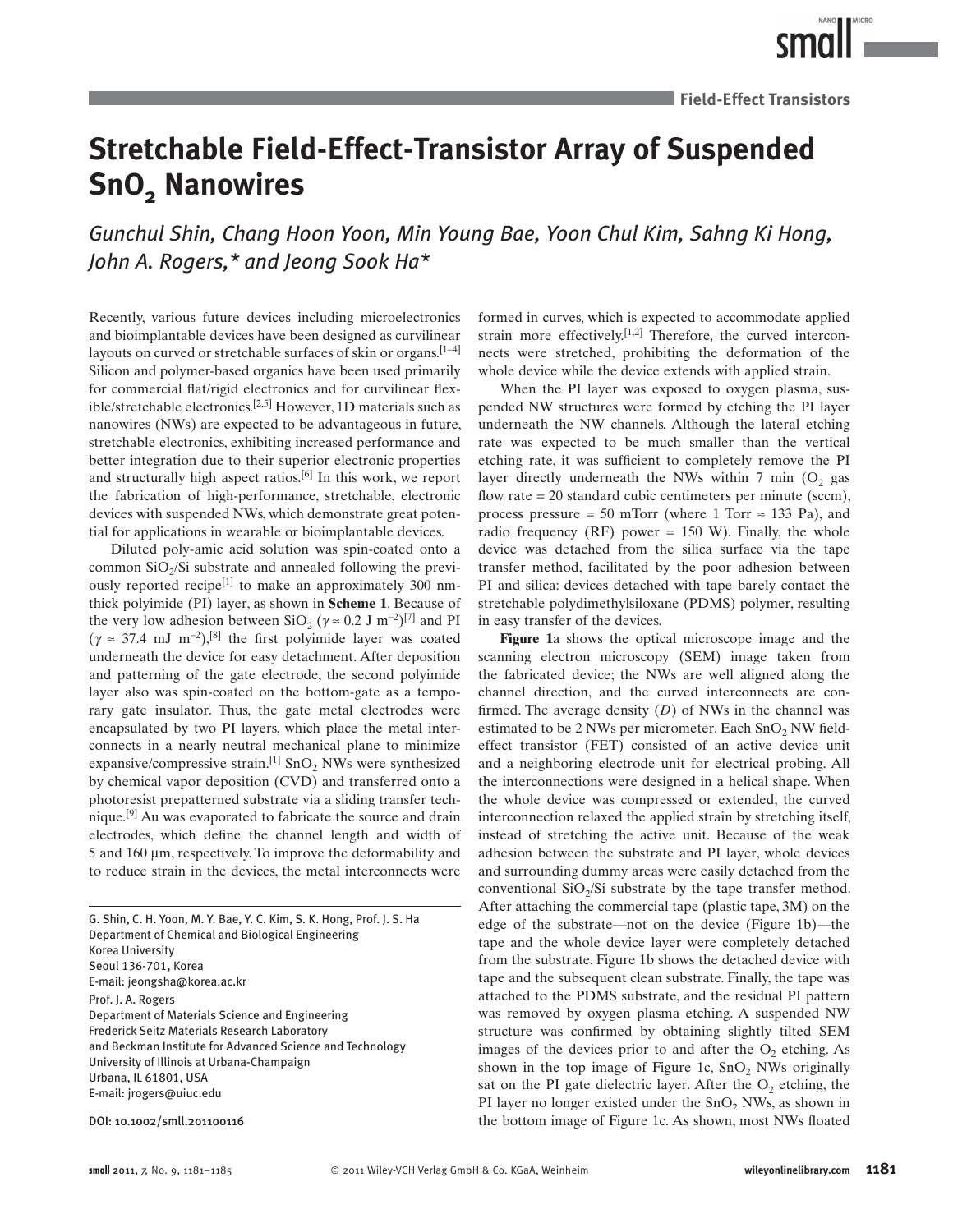## **communications** G. Shin et al.



Scheme 1. Schematics of stretchable nanowire device fabrication. a) Bottom-gate SnO<sub>2</sub> NW FET. b)  $O<sub>2</sub>$  plasma etching for the suspended NW structure. c) Photoresist coating on the device area for additional polymer etching. d) Detaching of the whole device from the substrate by plastic tape. e) Contacting the detached device onto the PDMS with van der Waals forces.  $f$ )  $O_2$  plasma etching of the coated photoresist.

above the bare gate electrode, while both ends were held tight by the source and drain electrodes. But these NWs were slightly deflexed possibly due to gravity after the removal of the supporting PI layer.

 The gate-dependent behavior of the device became totally different after  $O_2$  plasma etching. FETs with a 300 nm-thick PI dielectric layer showed a weak dependence on the gate bias between  $-5$  and  $+5$  V. Only when the sweep range of the gate bias was increased up to  $\pm 40$  V was a distinguishable gate-bias-dependent transfer curve obtained with a current on/off ratio of  $10<sup>4</sup>$  (Supporting Information (SI), Figure S5). Conversely, after  $O_2$  plasma etching, the FETs exhibited a strong gate-dependence of the transfer property in the small



Figure 1. a) Optical microscope and SEM images taken from the fabricated devices and aligned NWs in the channel, respectively. b) Transfer of the FET arrays onto flexible PDMS using plastic tape. c) Tilted cross-sectional SEM images of the  $SnO<sub>2</sub>$  NW channel prior to (top) and after (bottom)  $O_2$  reactive ion etching, respectively. d) Transfer curves of SnO<sub>2</sub> NW FET prior to (squares) and after (circles)  $0<sub>2</sub>$  reactive ion etching.

gate bias between  $-5$  and  $+5$  V, as shown in Figure 1d. In addition, the on-current  $(I_{DS})$  at  $V_{GS} = 5$  V (voltage between source and gate) increased up to  $10^{-5}$  A, and the current on/ off ratio was greater than  $10^5$  at  $\pm$ 5 V. In summary, suspended NW devices produced ultra-high performance at a small gate bias with a dramatically reduced hysteresis due to the removal of surface-trapped charges in PI.

 Detached devices were transferred onto PDMS, a representative soft, flexible, and stretchable polymer. **Figure 2a** shows images of transferred NW FETs. Arrays  $(9 \times 9)$  of SnO, NW FETs were perfectly transferred without any crack in interconnections or actual devices. When the devices on PDMS were twisted, curved interconnections stretched to accommodate the strain applied to the whole area (Figure 2b), keeping the devices in a well-attached state. Representative electrical properties of NW FETs are shown in Figure 2c,d. FETs showed a strong gate-dependent behavior, which is typical of an n-type semiconductor. In the transfer curve of  $I_{DS}/V_{DS}$  (where  $V_{DS}$  is the voltage between source and drain), a noticeable variation in the current is observed under a small gate-voltage sweep of  $0-3$  V. Current on/off ratio at  $\pm 3$  V and on-current at  $+3$  V were  $\approx 10^6$  and 0.1 mA, respectively. Here, a negligible leakage current  $(I_{GS})$  through the gate dielectric was a few nanoamperes. Field-effect mobility of our suspended NW FETs was estimated to be  $\approx 65-450$  cm<sup>2</sup> V<sup>-1</sup> s<sup>-1</sup>, when using a cylinder-on-plane model<sup>[10]</sup> with the worst estimated values of variables (dielectric constant, thickness of dielectric layer). Under such circumstances, mobility values are better than that of previously reported  $SnO<sub>2</sub> NW$  devices. <sup>[11]</sup>

Some of the devices  $(\langle 10\% \rangle)$  showed different gatedependent properties than those represented in the above results. In the channel, there were some short nanowires, which might not have completely bridged the source and drain electrodes. Therefore, those nanowires can be deflexed

> much more than the long NWs, of which both ends were held tightly by the source and drain electrodes (Figure 3a), and they can touch the bare bottom gate electrode due to gravity (Figure 3b). In this case, a huge current was expected to flow between the gate and sunken nanowires, resulting in a very poor on/off current ratio  $(\leq 10)$ , as shown in Figure 3d. Using an optimized channel length  $(5 \mu m)$  in our work; length of NWs tens of micrometers) under dry conditions after fabricating the suspended NW structure, most of the devices (>90%) showed reasonable performance (Figure 3c) without an extraordinarily large leakage current driven by sunken NWs. To reduce the population of such sunken nanowires, the fabrication process can be modified for shorter channel lengths, longer nanowires, and thicker dielectric layers. The use of supercritical drying techniques can also be explored, to minimize the capillary forces that are responsible for the sunken geometries. Since there was a clear difference in transfer curves between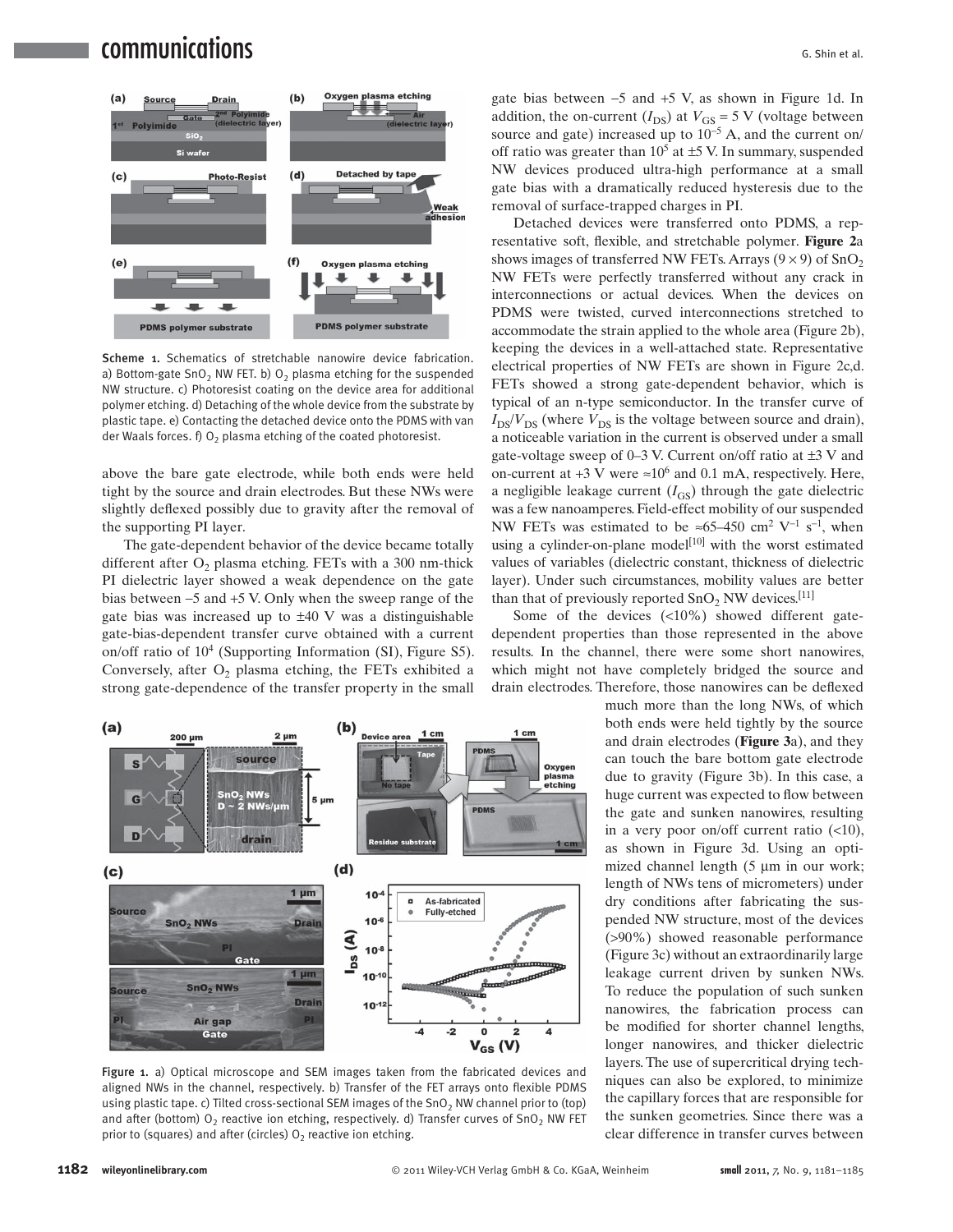

Figure 2. Optical microscope and SEM images of a) an SnO<sub>2</sub> NW FET array on PDMS and b) twisted devices on PDMS. Representative c)  $I_{DS} - V_{DS}$ curve with variation of gate bias and d) transfer curve of  $I_{DS}$  versus  $V_{GS}$  (pale circles) and the gate leakage current  $I_{GS}$  versus  $V_{GS}$  (dark squares).

suspended NWs and sunken NWs, we concluded that such high on-current values of our suspended devices do not originate from the leakage due to the direct contact of NWs with the gate electrode.

 Using a home-made, unidirectional stretching stage, PDMS with our NW FETs was stretched up to a strain of 40%, where the compressed strain was applied up to 16% in the perpendicular direction, as shown in **Figure 4**a. In our mechanical designs, the active device regions, including the channel areas, do not experience significant strain when the entire system is stretched, independent of direction. In particular, the devices act as rigid islands that are isolated from



strain that involve components along two axes at the same time (up to 40% along the *x* -axis and up to 16% along the *y* -axis), even though there was a random fluctuation among individual devices.

 In this paper, we report the fabrication of high performance, stretchable FET arrays with suspended SnO<sub>2</sub> NWs. We used two mechanical strategies (neutral mechanical plane and curved interconnection) to obtain the stretchability. For the fabrication of suspended NW FET devices, we removed the underlying polymer layer by oxygen plasma etching. These devices demonstrate excellent performance with high field-effect mobilities of  $\approx 10^2$  cm<sup>2</sup> V<sup>-1</sup> s<sup>-1</sup>, current on/off ratios of  $\approx 10^6$ , subthreshold swing values of ≈0.5 V dec<sup>-1</sup>, and a small hysteresis compared to nonsuspended NW devices. Such device performance did not deteriorate



Figure 3. Schematics and transfer curves of the suspended NW device  $(a, c)$  and sunken NW device (b,d). Transfer curves of  $I_{DS}$  versus  $V_{GS}$  are shown with a linear scale (dark squares) and a logarithmic scale (pale circles).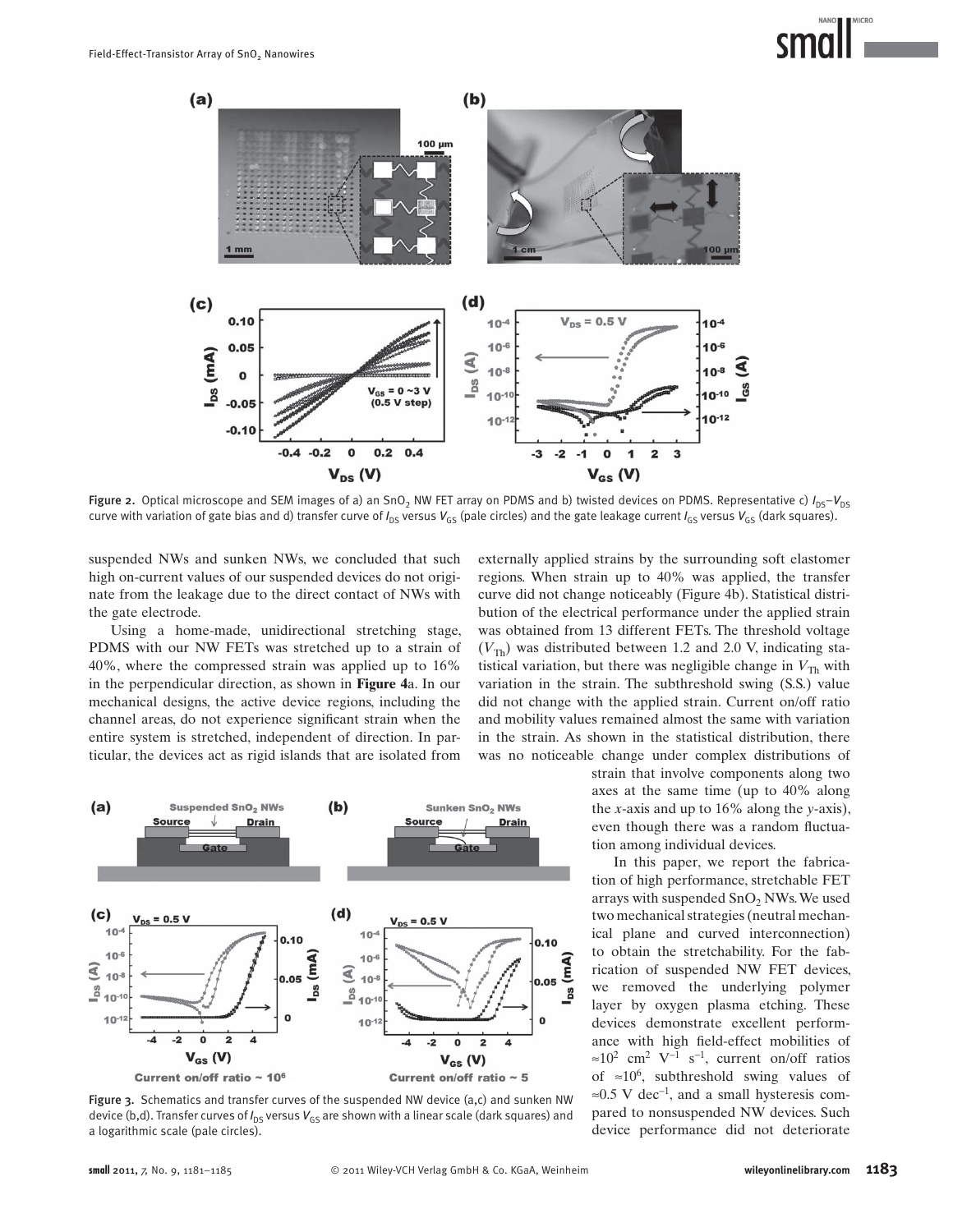### ${\bf commu}$ nications  ${\bf G}$



Figure 4. a) Photographs of the unidirectional stretching device with and without stretching (top) and the corresponding optical microscope images of SnO 2 NW FET array devices (bottom). Extension of the device by 40% in the *x* -direction causes a 16% contraction in the *y* -direction. b) Transfer curves with variation of applied strain from 0 to 40%. c) Threshold voltage and subthreshold swing change with various strain. d) Current on/off ratio and mobility change with strain. Thirteen different devices (different symbols) were measured for the statistical distribution.

when the devices were stretched up to 40%, demonstrating the robustness of stretchable NW devices.

#### **Experimental Section**

*Diluted Poly-armic Acid Solution* : Poly-armic acid solution (Aldrich) and its base solvent (mixture of 1-methyl-2-pyrrolidinone and aromatic hydrocarbon solvent with a mixing ratio of 80:20, Aldrich) were well mixed with a mixing ratio of 3:1. After mixing, the solution was kept for at least half an hour in a yellow light room. Then it was spin-coated onto a  $SiO<sub>2</sub>/Si$  substrate with a twostep scheme of 500 rpm for 30 s and then 4000 rpm for 1 min. After annealing at 95 °C for 3 min and 150 °C for 10 min to remove the residual solvent, it was heated at 250  $\degree$ C for 2 h under argon atmosphere for cross-linking to form a polyimide film.

*Growth of SnO<sub>2</sub>* Nanowires: SnO<sub>2</sub> nanowires were grown by CVD with a vapor–liquid–solid mechanism in a home-made furnace. CVD growth conditions were as follows: growth temperature of 750 °C, oxygen flow of 0.5 sccm, and 5 nm-thick Au film catalysts.

*Sliding Transfer of SnO<sub>2</sub></sub> NWs: SnO<sub>2</sub> nanowires were transferred* from a donor substrate to an acceptor device substrate using a home-made sliding transfer machine. Donor and acceptor substrates (target substrate) were slided in opposite directions with an applied pressure of 1.0 kg cm<sup>-2</sup> and a speed of 20 mm min<sup>-1</sup>.

#### *Supporting Information*

 *Supporting Information is available from the Wiley Online Library or from the author.* 

#### *Acknowledgements*

 *This work was supported by the National Research Foundation (NRF) through the Mid-Career Researcher Program (No. ROA-2010- 0010374 and No. ROA-2007-0056879, NRF), and Future-based Technology Development Program (Nano Field) (No. ROA-2005- 2002369) funded by the Ministry of Education, Science and Technology, Korea.* 

- [ 1 ] a) D.-H. Kim , J. A. Rogers , *Adv. Mater.* **2008** , *20* , 4887 ; b) D.-H. Kim , Z. Liu, Y.-S. Kim, J. Wu, J. Song, H.-S. Kim, Y. Huang, K.-C. Hwang, Y. Zhang, J. A. Rogers, *Small* **2009**, 5, 2841; c) D.-H. Kim, J.-H. Ahn, W.-M. Choi, H.-S. Kim, T.-H. Kim, J. Song, Y. Y. Huang, L. Zhuangjian, L. Chun, J. A. Rogers, Science 2008, *320* , 507 .
- [2] a) H. C. Ko, M. P. Stoykovich, J. Song, V. Malyarchuk, W. M. Choi, C.-J. Yu, J. B. Geddes, J. Xiao, S. Wang, Y. Huang, J. A. Rogers, Nature 2008, 454, 748; b) H. C. Ko, G. Shin, S. Wang, M. P. Stoykovich, J. W. Lee, D.-H. Kim, J. S. Ha, Y. Huang, K.-C. Hwang, J. A. Rogers, *Small* 2009, 5, 2703; c) I. Jung, G. Shin, V. Malyarchuk, J. S. Ha, J. A. Rogers, Appl. Phys. Lett. 2010, 96, 021110; d) G. Shin, I. Jung, V. Malyarchuk, J. Song, S. Wang, H. C. Ko, Y. Huang, J. S. Ha , J. A. Rogers , *Small* **2010** , *6* , 851 .
- [3] S.-I. Park, Y. Xiong, R.-H. Kim, P. Elvikis, M. Meitl, D.-H. Kim, J. Wu, J. Yoon, C.-J. Yu, Z. Liu, Y. Huang, K.-C. Hwang, P. Ferreira, X. Li, K. Choquette , J. A. Rogers , *Science* **2009** , *325* , 977 .
- [4] a) D.-H. Kim, Y.-S. Kim, J. Amsden, B. Panilaitis, D. L. Kaplan, F. G. Omenetto, M. R. Zakin, J. A. Rogers, Appl. Phys. Lett. 2009, 95, 133701; b) J. Viventi, D.-H. Kim, J. D. Moss, Y.-S. Kim, J. A. Blanco, N. Annetta, A. Hicks, J. Xiao, Y. Huang, D. J. Callans, J. A. Rogers, B. Litt, *Sci. Transl. Med.* **2010**, 2, 24ra22; c) D.-H. Kim, J. Viventi, J. J. Amsden, J. Xiao, L. Vigeland, Y.-S. Kim, J. A. Blanco, B. Panilaitis, E. S. Frechette, D. Contreras, D. L. Kaplan, F. G. Omenetto, Y. Huang, K.-C. Hwang, M. R. Zakin,